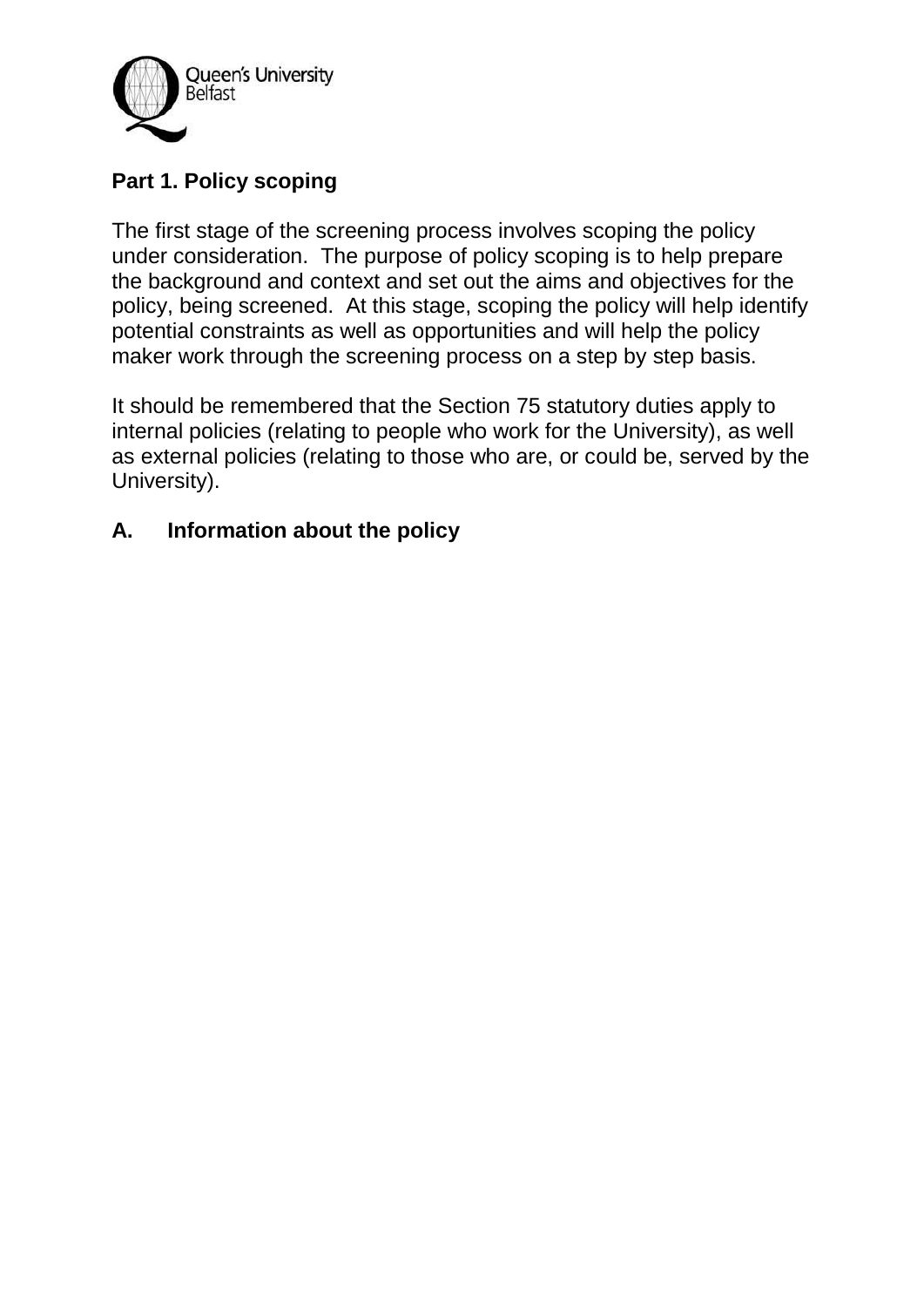Name of the policy

Student Disability Policy

Is this an existing, revised or a new policy?

Revised Policy

What is it trying to achieve? (intended aims/outcomes)

Outline the University's commitment to supporting students with disabilities, its legal obligations as per NI legislation and identifying the general principles in which support is provided.

Are there any Section 75 categories which might be expected to benefit from the policy? If so, explain how.

People with a disability

Who initiated or wrote the policy?

Head of Disability and Wellbeing

Who owns and who implements the policy?

Directorate of Academic and Student Affairs

### **B. Implementation factors**

Are there any factors which could contribute to/detract from the intended aim/outcome of the policy?

If yes, are they



financial?



legislative?

other?( please specify) \_\_\_\_\_\_\_\_\_\_\_\_\_\_\_\_\_\_\_\_\_\_\_\_\_\_\_\_\_\_\_\_\_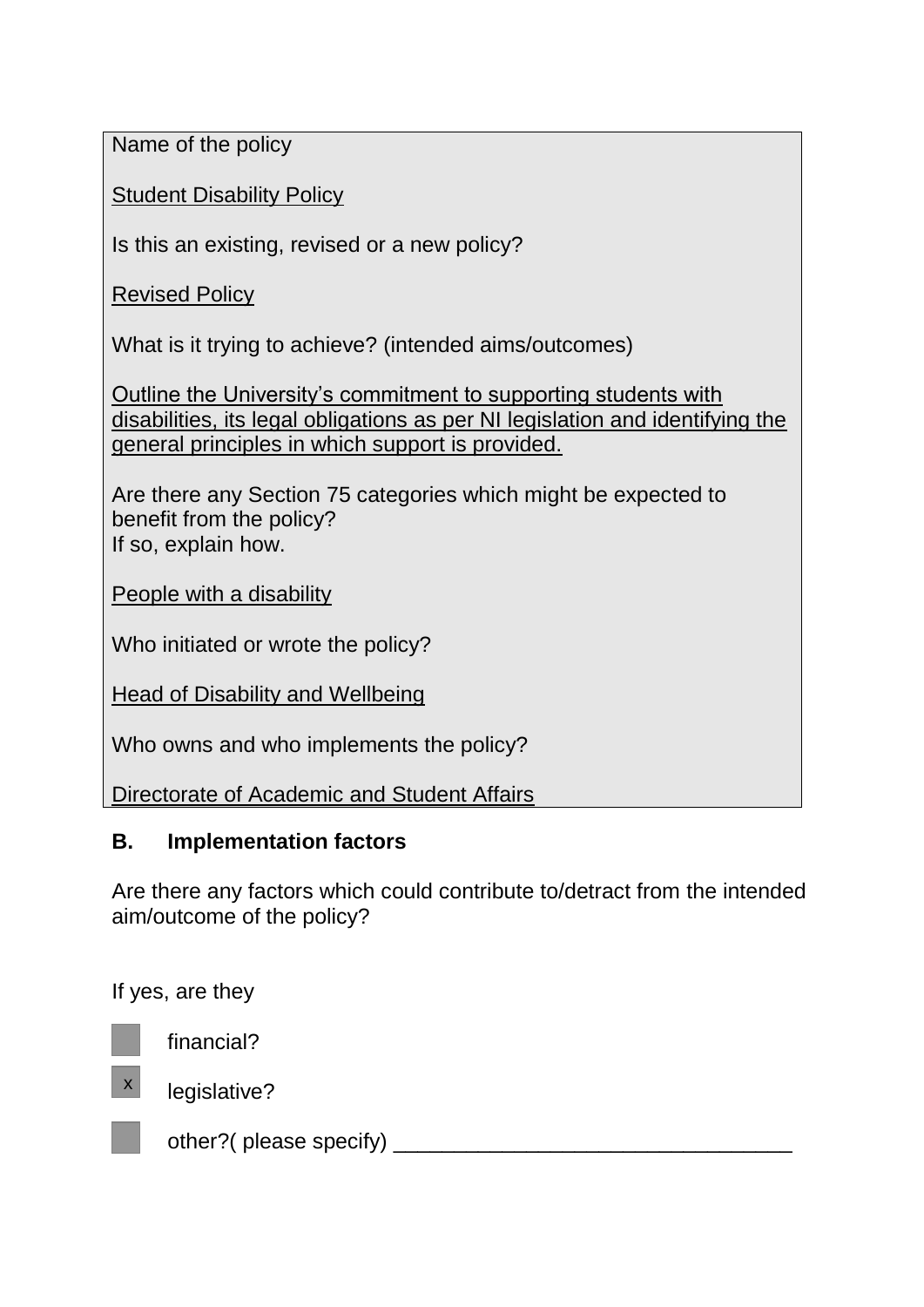## **C. Main stakeholders affected**

Who are the internal and external stakeholders (actual or potential) that the policy will impact upon?

| X                         | staff                             |
|---------------------------|-----------------------------------|
| $\mathsf{x}$              | service users                     |
| $\boldsymbol{\mathsf{X}}$ | other public sector organisations |
|                           | voluntary/community/trade unions  |
|                           | other, please specify             |

# **D. Other policies with a bearing on this policy**

- what are they? (please list) Equality and Diversity Policy
- who owns them? Human Resources

### E. **Available evidence**

What evidence/information (both qualitative and quantitative) have you gathered to inform this policy? Specify details for each of the Section 75 categories.

| <b>Section 75</b><br>category | <b>Details of evidence/information</b> |
|-------------------------------|----------------------------------------|
| <b>Religious</b><br>belief    | N/A                                    |
| <b>Political</b>              | N/A                                    |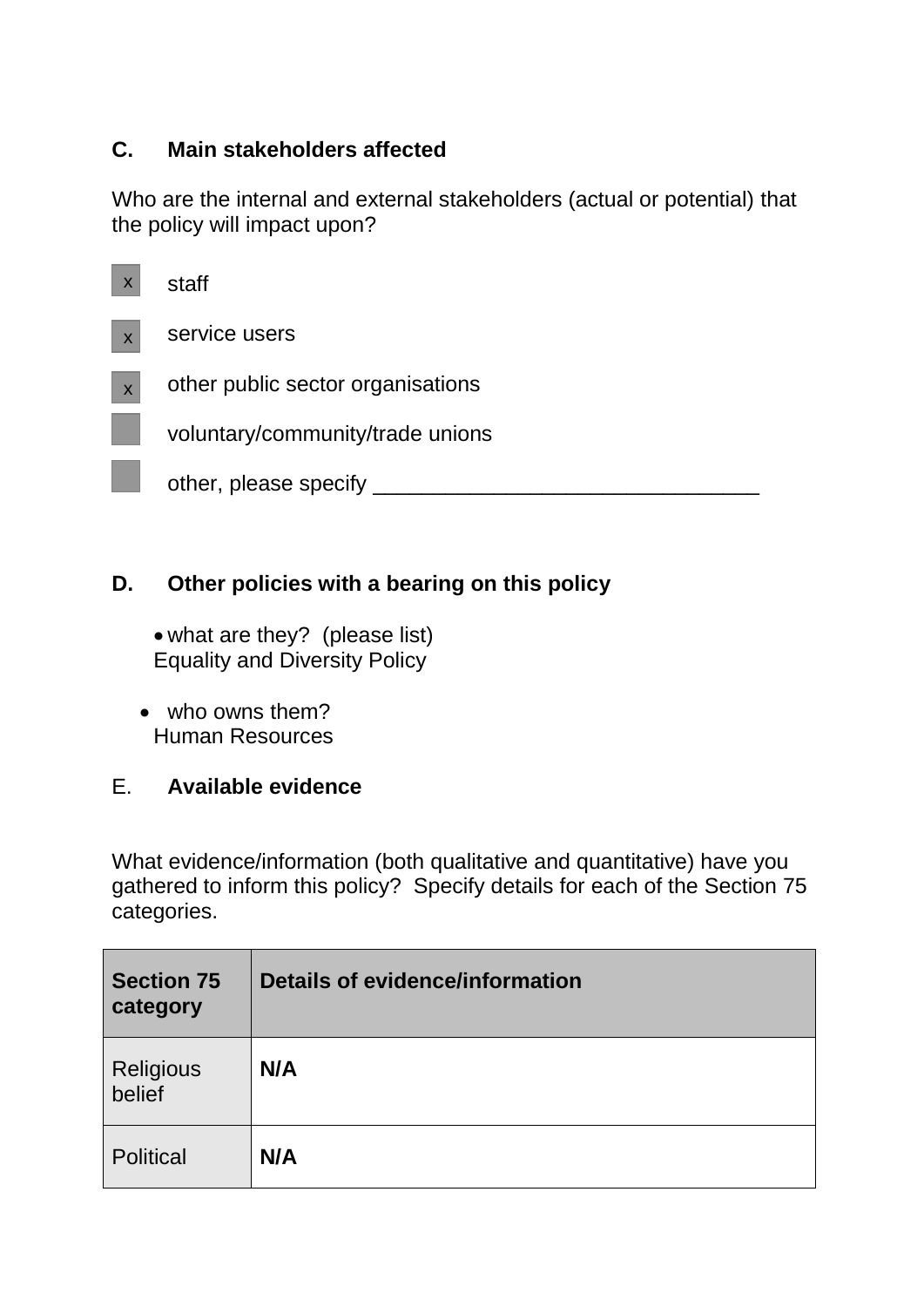| opinion                       |                                                                                                                                                                       |
|-------------------------------|-----------------------------------------------------------------------------------------------------------------------------------------------------------------------|
| Racial group                  | N/A                                                                                                                                                                   |
| Age                           | N/A                                                                                                                                                                   |
| <b>Marital status</b>         | N/A                                                                                                                                                                   |
| Sexual<br>orientation         | N/A                                                                                                                                                                   |
| Men and<br>women<br>generally | N/A                                                                                                                                                                   |
| <b>Disability</b>             | Worked alongside the Equality Commission for NI to<br>review and revise policy. Policy considers relevant<br>NI legislation on Disability (SENDO, DDA, Section<br>75) |
| Dependants                    | N/A                                                                                                                                                                   |

## **F. Needs, experiences and priorities**

Based on the information in the preceding table, what are the different needs, experiences and priorities of each of the following categories, in relation to the particular policy/decision? Specify details for each of the Section 75 categories

| Section 75<br>  category | Details of needs/experiences/priorities |
|--------------------------|-----------------------------------------|
|--------------------------|-----------------------------------------|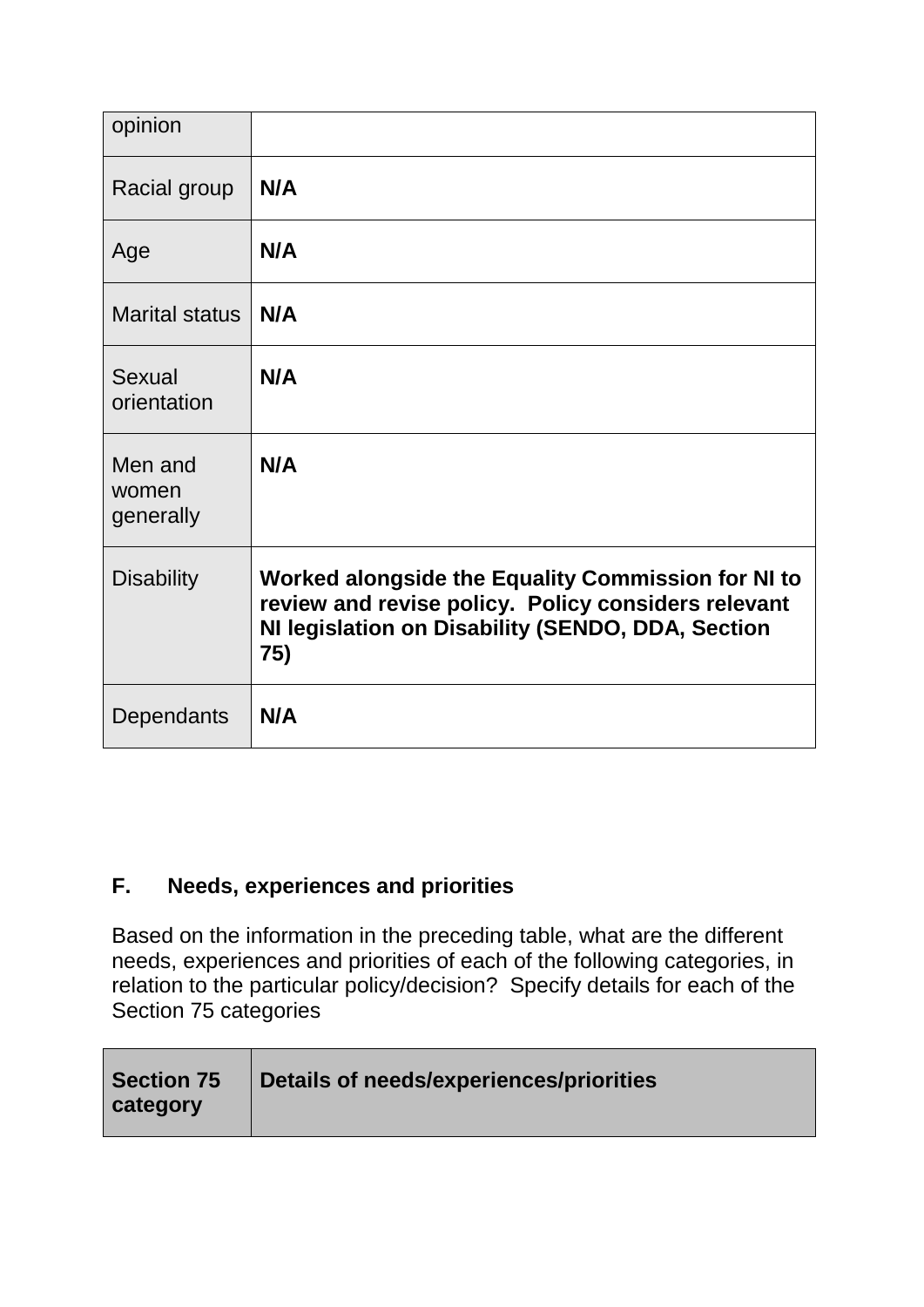| <b>Religious</b><br>belief    | N/A                                                                                                   |
|-------------------------------|-------------------------------------------------------------------------------------------------------|
| <b>Political</b><br>opinion   | N/A                                                                                                   |
| Racial group                  | N/A                                                                                                   |
| Age                           | N/A                                                                                                   |
| <b>Marital status</b>         | N/A                                                                                                   |
| Sexual<br>orientation         | N/A                                                                                                   |
| Men and<br>women<br>generally | N/A                                                                                                   |
| <b>Disability</b>             | Equitable and inclusive access to all aspects of<br>University Life as far as reasonable practicable. |
| Dependants                    | N/A                                                                                                   |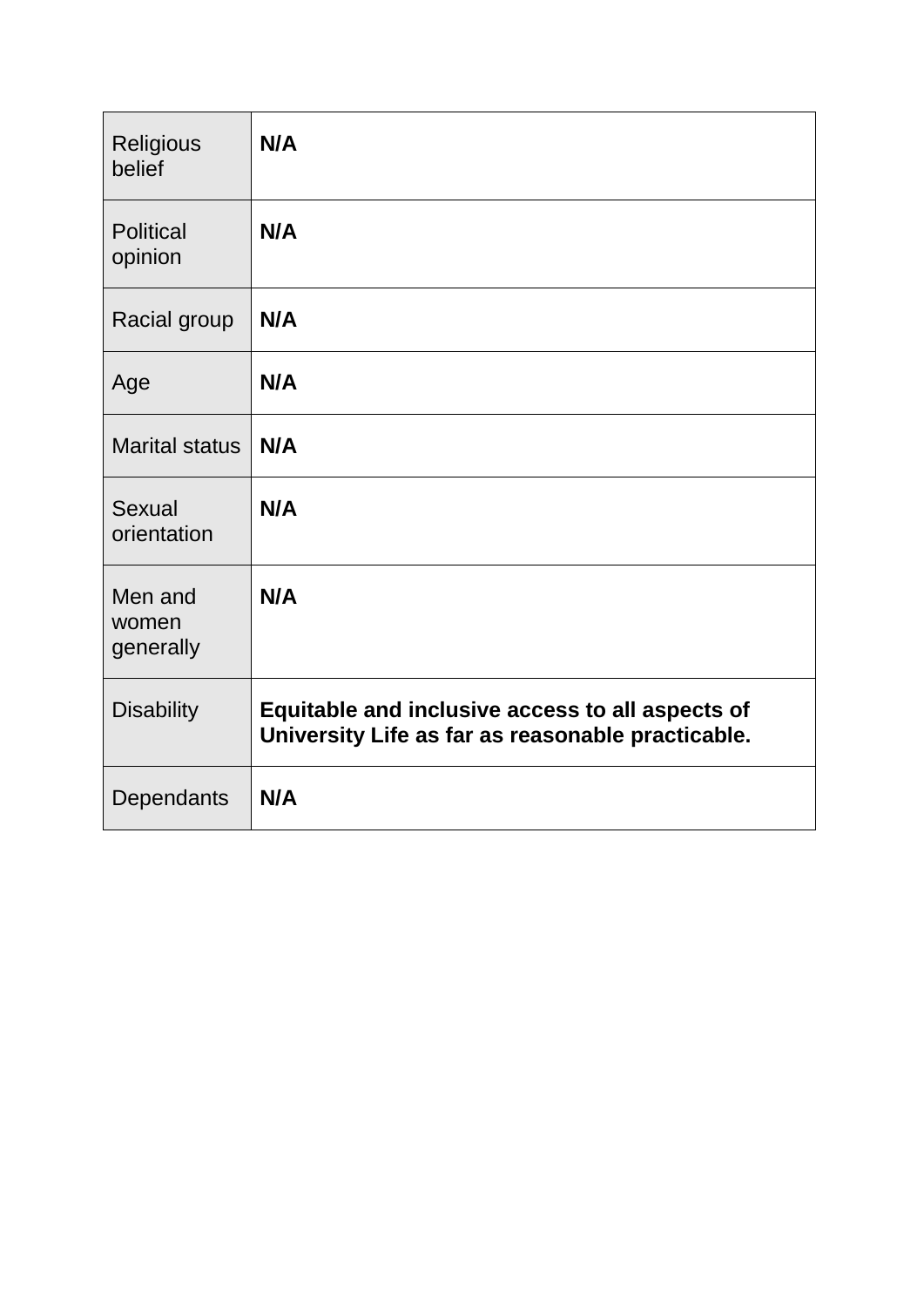# **Part 2 Screening questions**

| A What is the likely impact on equality of opportunity for those affected<br>by this policy, for each of the Section 75 equality categories? |                                                                                                                                                                                                                                                                |                                      |  |
|----------------------------------------------------------------------------------------------------------------------------------------------|----------------------------------------------------------------------------------------------------------------------------------------------------------------------------------------------------------------------------------------------------------------|--------------------------------------|--|
| Section 75<br>category                                                                                                                       | Details of policy impact                                                                                                                                                                                                                                       | Level of impact?<br>minor/major/none |  |
| Religious<br>belief                                                                                                                          | See disability section                                                                                                                                                                                                                                         | Minor/none                           |  |
| <b>Political</b><br>opinion                                                                                                                  | See disability section                                                                                                                                                                                                                                         | Minor/none                           |  |
| Racial<br>group                                                                                                                              | See disability section                                                                                                                                                                                                                                         | Minor/none                           |  |
| Age                                                                                                                                          | See disability section                                                                                                                                                                                                                                         | Minor/none                           |  |
| <b>Marital</b><br>status                                                                                                                     | See disability section                                                                                                                                                                                                                                         | Minor/none                           |  |
| Sexual<br>orientation                                                                                                                        | See disability section                                                                                                                                                                                                                                         | Minor/none                           |  |
| Men and<br>women<br>generally                                                                                                                | See disability section                                                                                                                                                                                                                                         | Minor/none                           |  |
| <b>Disability</b>                                                                                                                            | All students with a disability regardless<br>of religious belief, political opinion, racial<br>group, age, marital status, sexual<br>orientation, gender and dependent<br>status will have equitable and inclusive<br>access to all aspects of University life | Major<br>(positive impact)           |  |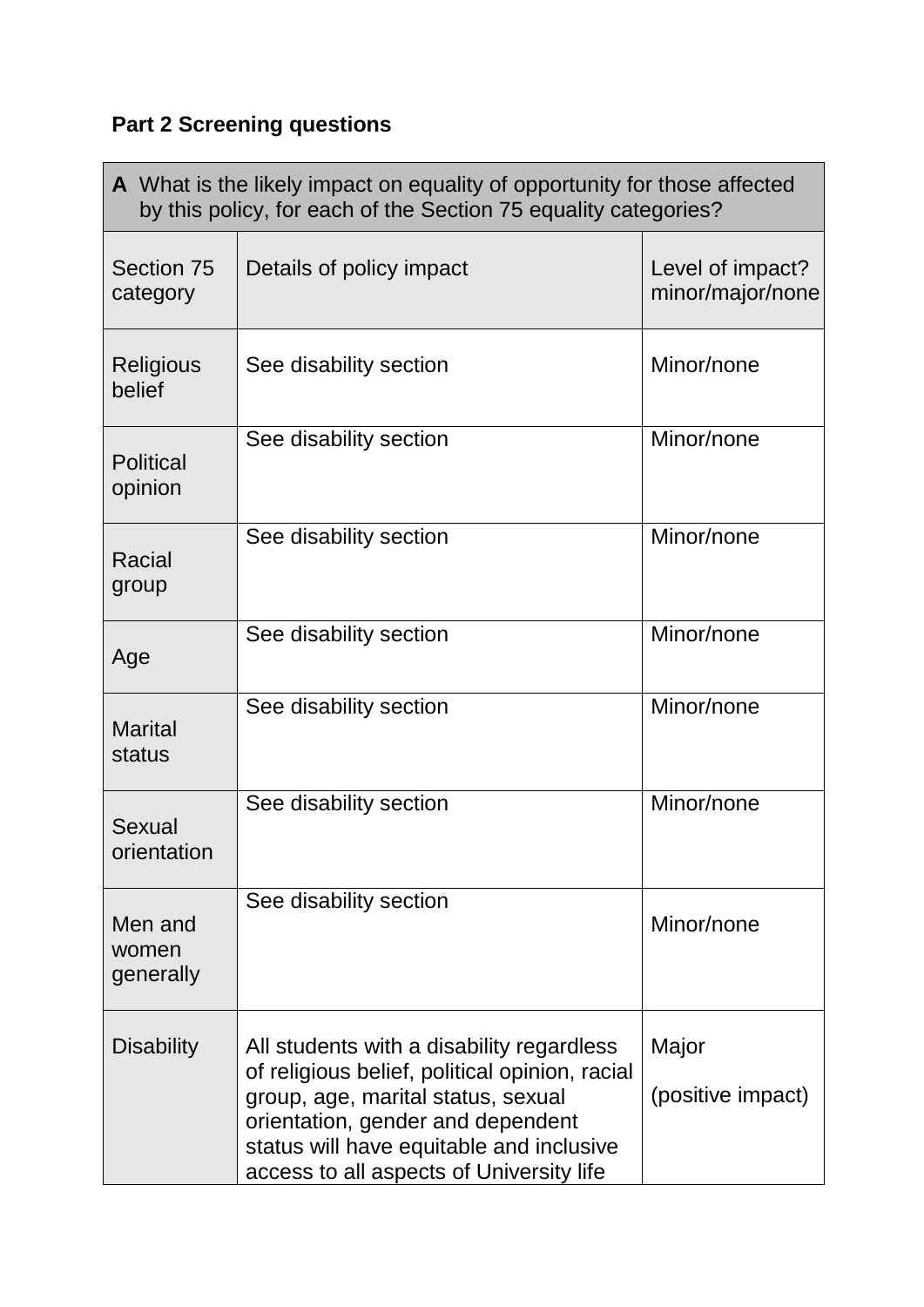|                               | as far as reasonably practicable (as per<br>SENDO and DDA 2005) and in-line with<br>health and safety legislation.         |           |                        |  |  |
|-------------------------------|----------------------------------------------------------------------------------------------------------------------------|-----------|------------------------|--|--|
| Dependants                    | See disability section                                                                                                     |           | Minor/none             |  |  |
| B                             | Are there opportunities to better promote equality of opportunity for<br>people within the Section 75 equality categories? |           |                        |  |  |
| Section 75<br>category        | If Yes, provide details                                                                                                    |           | If No, provide reasons |  |  |
| <b>Religious</b><br>belief    |                                                                                                                            | <b>No</b> |                        |  |  |
| <b>Political</b><br>opinion   |                                                                                                                            | <b>No</b> |                        |  |  |
| <b>Racial</b><br>group        |                                                                                                                            | <b>No</b> |                        |  |  |
| Age                           | Yes – see disability below                                                                                                 |           |                        |  |  |
| <b>Marital</b><br>status      |                                                                                                                            | <b>No</b> |                        |  |  |
| Sexual<br>orientation         |                                                                                                                            | <b>No</b> |                        |  |  |
| Men and<br>women<br>generally | Yes – see disability below                                                                                                 |           |                        |  |  |
| <b>Disability</b>             | Yes<br>The policy is designed to                                                                                           |           |                        |  |  |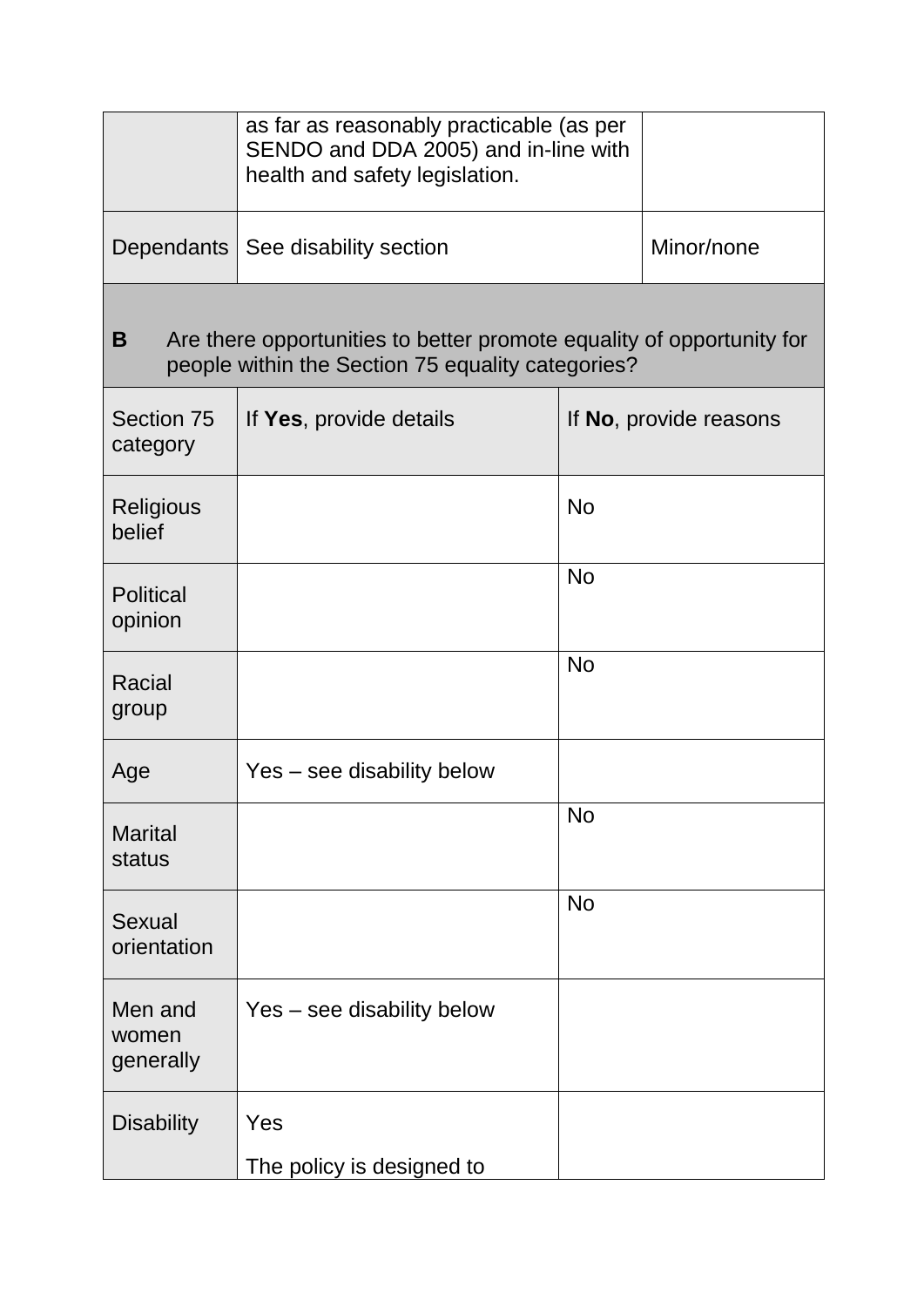|            | promote and raise-awareness<br>amongst staff, current and<br>prospective students of the<br>University's commitment to<br>equality of opportunity and the<br>support available for students<br>with disabilities. |    |
|------------|-------------------------------------------------------------------------------------------------------------------------------------------------------------------------------------------------------------------|----|
| Dependants |                                                                                                                                                                                                                   | No |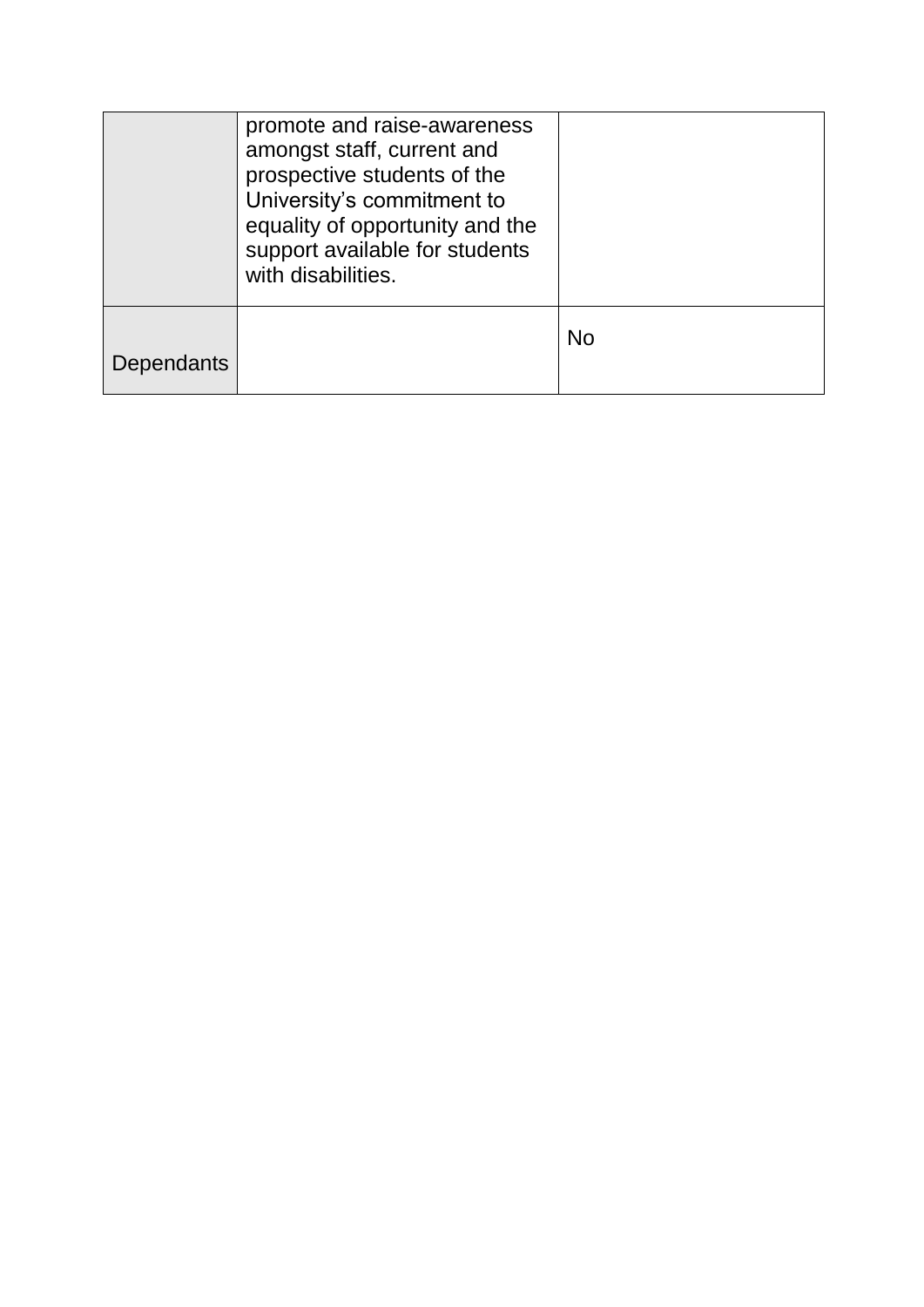| C To what extent is the policy likely to impact on good relations between<br>people of different religious belief, political opinion or racial group? |                          |                                     |  |
|-------------------------------------------------------------------------------------------------------------------------------------------------------|--------------------------|-------------------------------------|--|
| Good<br>relations<br>category                                                                                                                         | Details of policy impact | Level of impact<br>minor/major/none |  |
| <b>Religious</b><br>belief                                                                                                                            | Neutral – supports all   | Minor                               |  |
| <b>Political</b><br>opinion                                                                                                                           | Neutral – supports all   | Minor                               |  |
| Racial<br>group                                                                                                                                       | Neutral – supports all   | Minor                               |  |

| <b>D</b> Are there opportunities to better promote good relations between<br>people of different religious belief, political opinion or racial group? |                                                                                                                                                                                                                    |                        |  |
|-------------------------------------------------------------------------------------------------------------------------------------------------------|--------------------------------------------------------------------------------------------------------------------------------------------------------------------------------------------------------------------|------------------------|--|
| Good<br>relations<br>category                                                                                                                         | If Yes, provide details                                                                                                                                                                                            | If No, provide reasons |  |
| <b>Religious</b><br>belief                                                                                                                            | Disability has no regard for<br>religious belief, political opinion<br>or racial group, therefore the<br><b>Student Disability Policy</b><br>neutrally supports inclusive and<br>diverse access to University life | N/A                    |  |
| <b>Political</b><br>opinion                                                                                                                           | As above                                                                                                                                                                                                           | N/A                    |  |
| Racial<br>group                                                                                                                                       | As above                                                                                                                                                                                                           | N/A                    |  |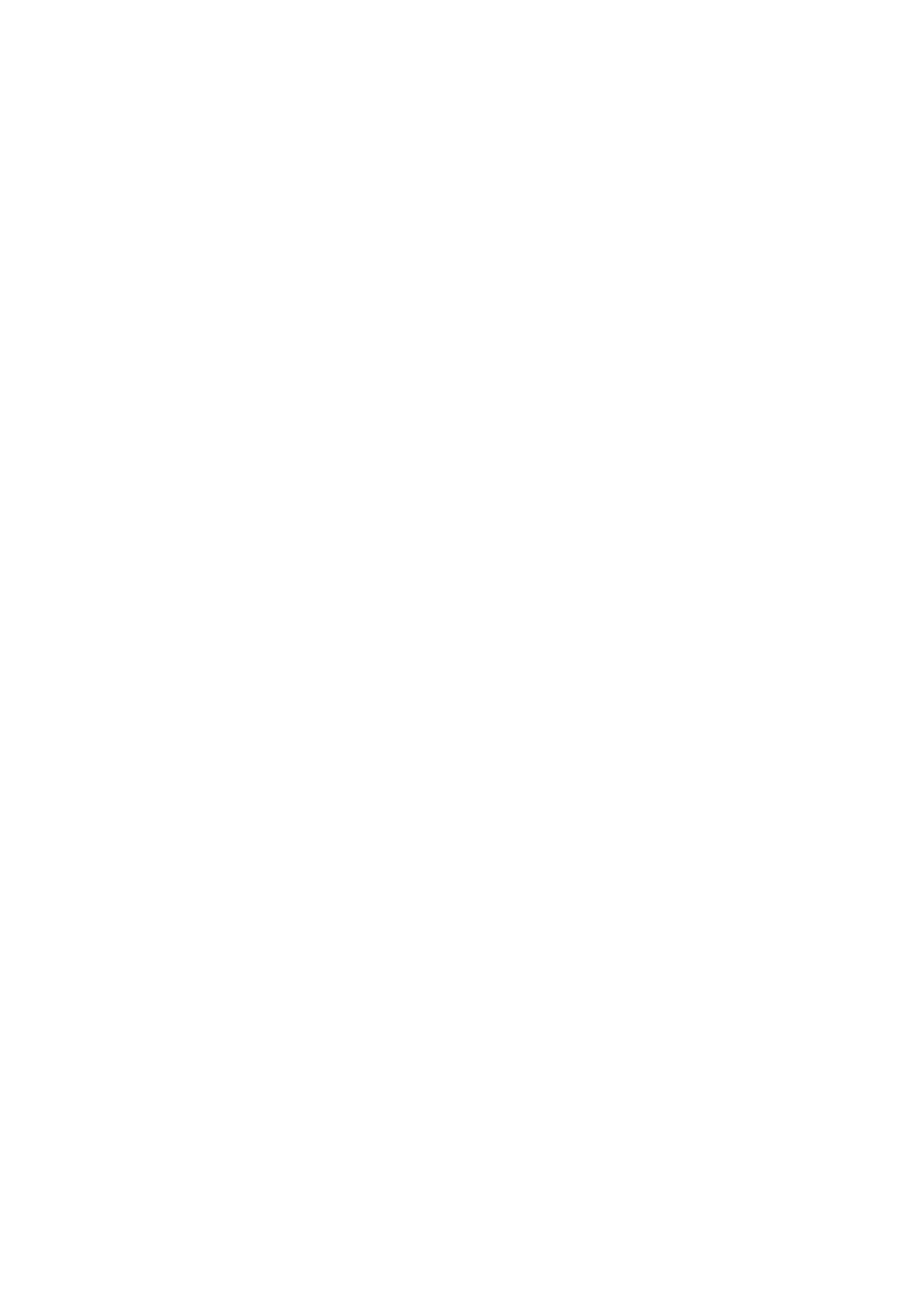## **E Multiple identity**

Generally speaking, people can fall into more than one Section 75 category. Taking this into consideration, are there any potential impacts of the policy/decision on people with multiple identities? (*For example; disabled minority ethnic people; disabled women; young Protestant men; and young lesbians, gay and bisexual people).*

Provide details of data on the impact of the policy on people with multiple identities. Specify relevant Section 75 categories concerned.

Disability can affect all other categories so the Student Disability Policy has been rigorously screened with 'Multiple Identity' in mind.

It promotes equitable and inclusive access to University life for students with disabilities regardless of gender, age, religious belief, political group, racial group, marital status, sexual orientation or dependent status.

### **F Disability Duties**

Consider whether the policy:

I. Discourages disabled people from participating in public life and fails to promote positive attitudes towards disabled people.

No – it encourages participation in public life and will help promote positive attitudes towards people experiencing disabilities or long term conditions.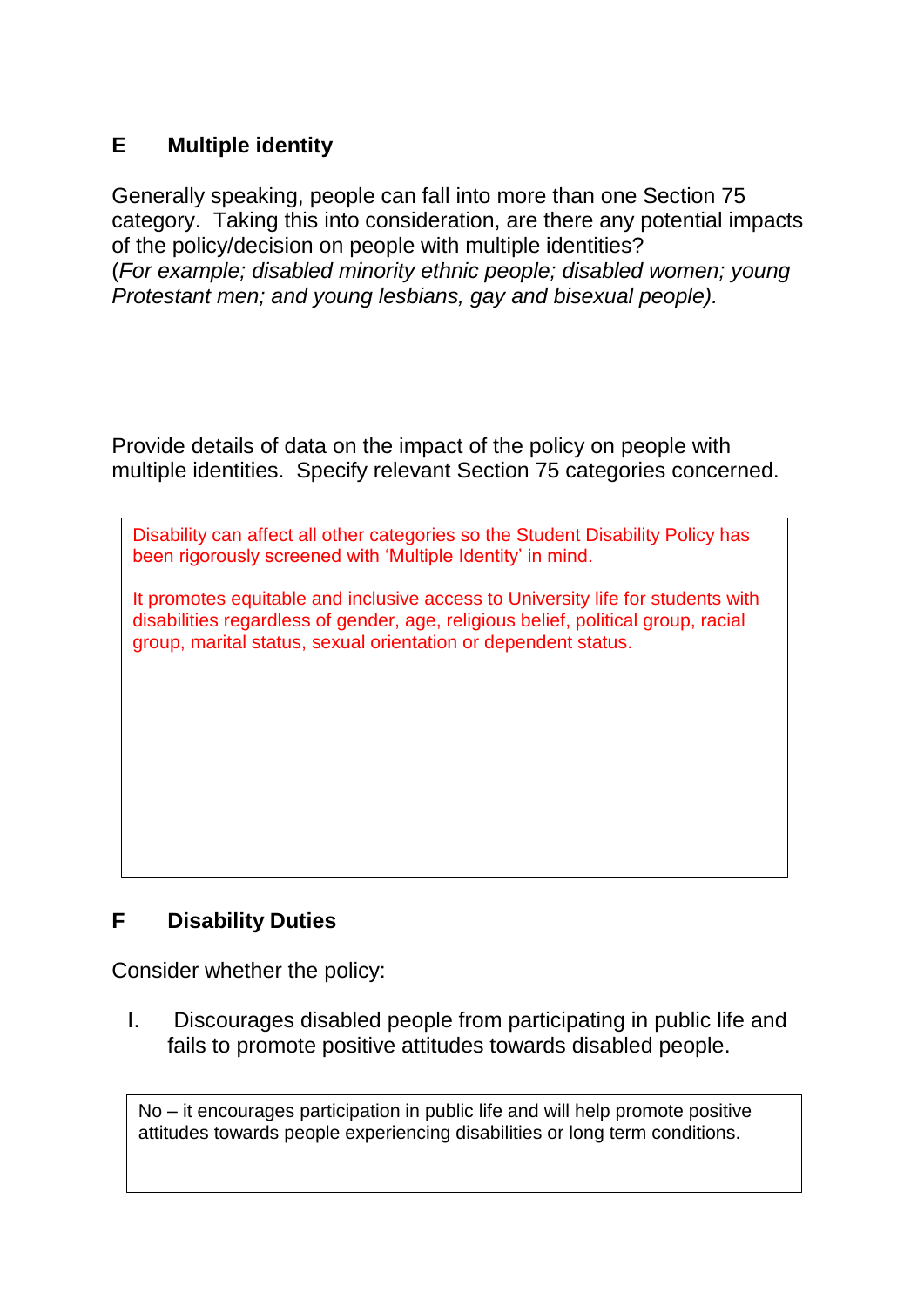II. Provides an opportunity to better promote positive attitudes towards disabled people or encourages their participation in public life.

Yes

### **Part 3. Screening decision**

**A** Policy does not require an EQIA. In this situation, please provide details of the reason for this decision.

Does not require EQIA as the policy fully consider Section 75 equality categories

**B** Policy has minor equality impacts which can be mitigated/provided by an alternative policy and therefore does not require an EQIA. In this situation please provide details of the reason for this decision together with the proposed changes/amendments for alternative policy to be introduced.

N/A

**C** Policy requires an EQIA Please provide reasons for this decision.

N/A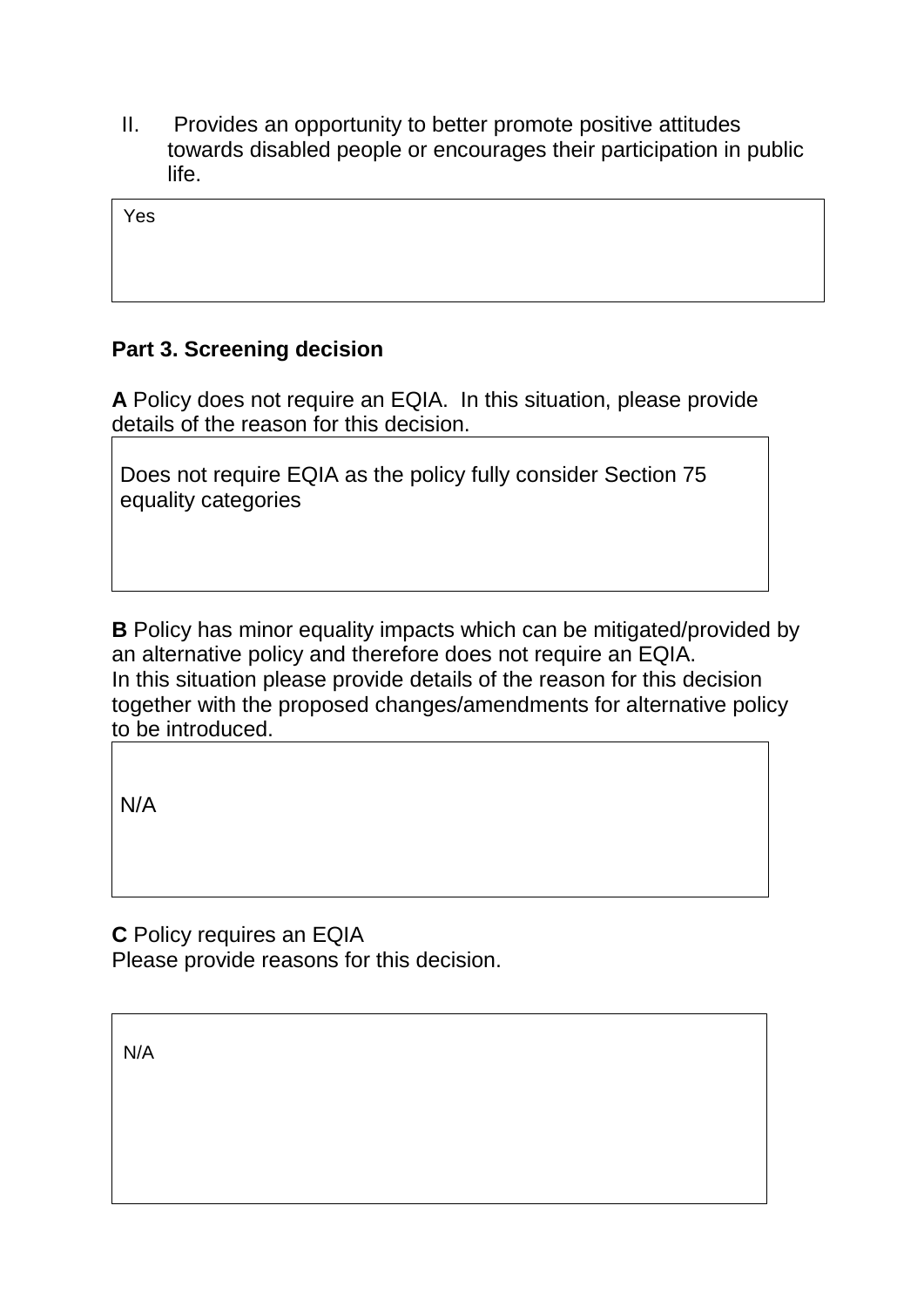# **D Timetabling and prioritising**

If option C has been selected under Screening decision, then complete the following table:

On a scale of 1-3, with 1 being the lowest priority and 3 being the highest, assess the policy in terms of its priority for equality impact assessment.

| <b>Priority criterion</b>                            | <b>Rating</b><br>$(1-3)$ |
|------------------------------------------------------|--------------------------|
| Effect on equality of opportunity and good relations |                          |
| Social need                                          |                          |
| Effect on people's daily lives                       |                          |

**E** Is the policy affected by timetables established by other relevant public authorities?

If yes, please provide details

No